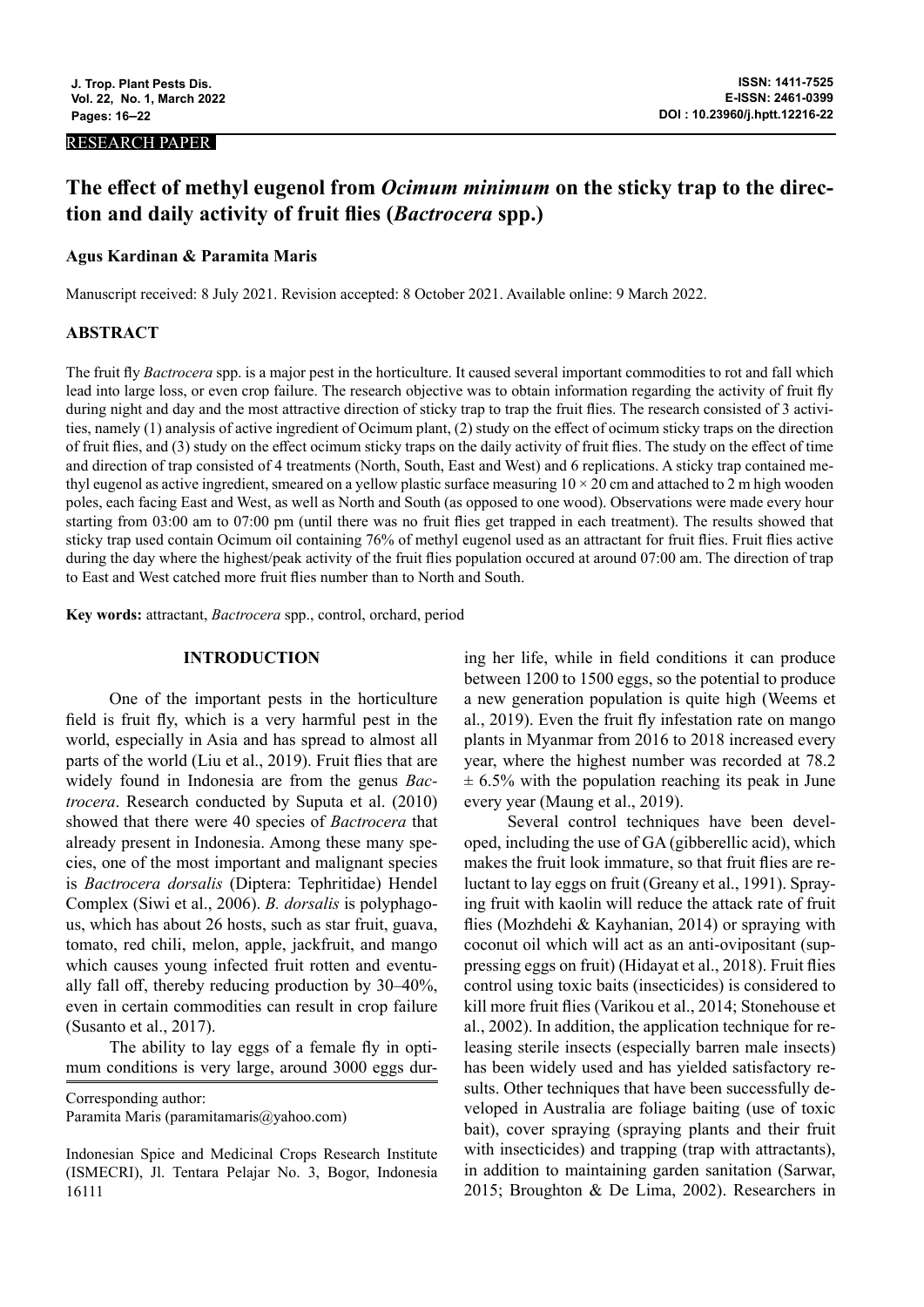Germany developed a genetic engineering technique (Genetically Modified Organism) on male flies, so that male flies normally mate with females, but the eggs that are formed will not become larvae. This method is considered to be better than the sterile insect technique, which results in male that have been spayed often unable to compete with normal male in nature for females, so they are considered less effective (Leftwich et al., 2014). The wrap technique is also often used by the farmers. The fruit will be wrapped in plastic, paper or other material to protect it from the fruit flies. It is a simple physical barrier to the oviposition but it has to be applied well before the fruit is attacked. But this traditional technique is considered inconvenient sometimes because it is quite difficult to reach all the fruit on the tree, although it is quite effective. In several studies, the fruit wrapping technique has been shown to reduce the level of fruit fly infestation (Swibawa et al., 2003; Mondal et al., 2015; Zulina et al., 2020). It can be also resulted in increasing weight of fruit, earlier fruit maturity, and better fruit quality (in terms of colour and glossiness) (Mondal et al., 2015).

One of the fruit fly control techniques is the use of botanical attractant (fruit fly lures with the active ingredient of methyl eugenol –  $C_{11}H_{14}O_2$ ) which can reduce the use of synthetic chemical pesticides up to 75–95% (Vargas et al., 2015; Lengkong et al., 2011). Ocimum minimum that is known to produce several aromatic compounds such as methyl eugenol, eugenol, and cavicol (Telci et al., 2009). Methyl eugenol has been used as a strong insect attractant, especially to fruit flies (*Bactrocera* species) for years (Tan & Nishida, 2011). The use of this attractant is usually used in conjunction with traps with certain colours such as yellow which are attractive to fruit flies (Sikandar et al., 2017; Said et al., 2017; Tarwotjo et al., 2019; Susanto et al., 2020; Mulyadi et al., 2021). The height of the trap is also one of the factors that affect the success of trapping. It is usually adjusted to the plants around the trap, starting from 0.25–0.50 m (Said et al., 2017) up to 1–3 m above ground level (Tarwotjo et al., 2019). The objective of the research was to obtain an updated information regarding the activity of fruit fly in Bogor Regency, during night and day and the most attractive direction of sticky trap to trap fruit fly, so that these information could be used as a basis for developing control techniques.

#### **MATERIALS AND METHODS**

**Research Site.** The research was conducted from December 2020 to January 2021 at the Orchard in Bo-

gor, West Java. The *O. minimum* came from the plant collection in ISMECRI. The analysis of the content of the active ingredient (Methyl eugenol– $C_{11}H_{14}O_2$ ) contained in the *O. minimum* (bush basil) oil was carried out in the Indonesian Spice and Medicinal Crops Research Institute Laboratory.

**Preparation of** *O. minimum* **Essential Oil.** The plant material in the form of *O. minimum* leaves and flowers was distilled to produce essential oil. The essential oil was analyzed by Gas Chromatography (GC) to determine the content of the active ingredient, namely methyl eugenol (C11H14O2).

**Gas Chromatography Analysis.** The analysis was carried out in the Indonesian Spice and Medicinal Crops Research Institute (ISMECRI) Laboratory with GC under certain operating conditions (instrument: Agilent 6890 N; detector: ionization flame (FID); column: capillary, 3 m long, 0.25 mm in diameter, contains carbowax 20 M; propulsion gas (carrier): nitrogen; flow rate: 1 mL/min; column temperature: 60–200 ºC; rate: 30/min; injector temperature: 220 ºC; temperature detector:  $250 \degree C$ ; and injection volume: 0.2  $\mu$ L).

**Application of** *O. minimum* **Essential Oil**. Ocimum essential oil was mixed with glue with a concentration of 10%. The glue was in the form of mousetrap glue (PT Megasari Makmur, Indonesia) which was first diluted with gasoline (with a ratio of 7:3) before being mixed with ocimum oil (the ratio of glue to ocimum oil is 9:1). Furthermore, the glue was applied evenly on four yellow plastic surfaces measuring  $10 \times 20$  cm, each facing north, south, east and west, then was placed in a relatively open place about 2 m high, surrounded by fruit trees such as guava, jackfruit, *rambutan*, mango and other fruit trees (Figure 1).

**Effect of** *O. minimum* **Sticky Traps on the Direction and Daily Activity of Fruit Flies**. The study was designed in a randomized block, 4 treatments and 6 replications. The treatment consisted of yellow plastic facing 4 directions (North, South, East, and West) measuring  $10 \times 20$  cm which was smeared with transparent glue containing methyl eugenol, then was attached to a wooden pole 2 m high above the ground, each in opposite directions (North and South, East, and West). Observations on the number of fruit flies trapped were counted every hour starting at 3:00 am until there were no more fruit flies trapped.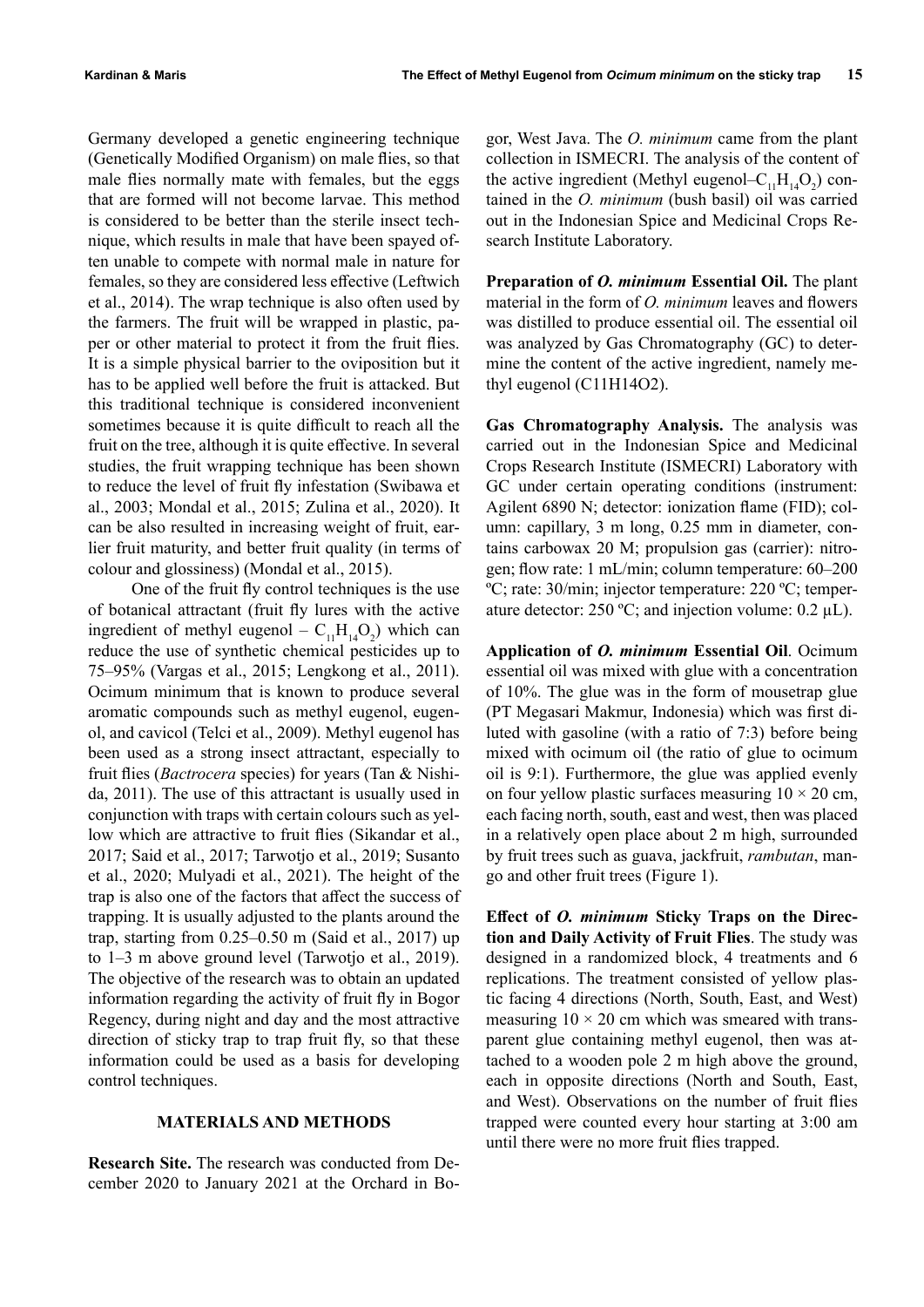#### **RESULTS AND DISCUSSION**

**Methyl Eugenol** ( $C_{11}H_{14}O_{2}$ ) Content. The results of GC analysis could be seen in Figure 2. It showed that methyl eugenol  $(C_{11}H_{14}O_2)$  was the most dominant chemical compounds found in ocimum oil covering up to 76.30%. This data quite compatible with other research by Hadipoentyanti & Wahyuni (2008) which stated that *O. minimum* had a high methyl eugenol content of 68.00%. In other reasearch done by Telci et al. (2009), the content of methyl eugenol in *O. minimum* was quite low  $(2-3\%)$ . But, this could be due to plant phase, time of collection, extraction methods, and

many other factors. These factors may affect the essential oils percentages (Skalicka-Wozniak et al., 2009).

In nature environment, when any part of plant (especially the leaves) was damaged, many male fruit flies were attracted to the damaged part. This indicated the release of methyl eugenol (Tan & Nishida, 2011). A lot of studies showed that methyl eugenol was a strong attractant for male fruit flies. It considered as one of food sources needed by male fruit flies to increase their fitness level before copulation thus making the copulatory success rate getting higher. Research by Reyes-Hernandez et al. (2018) stated that the whole body protein (as an important indicator to male quali-



Figure 1. Ocimum sticky trap facing 4 directions.



Figure 2. Ocimum essential oil chromatogram.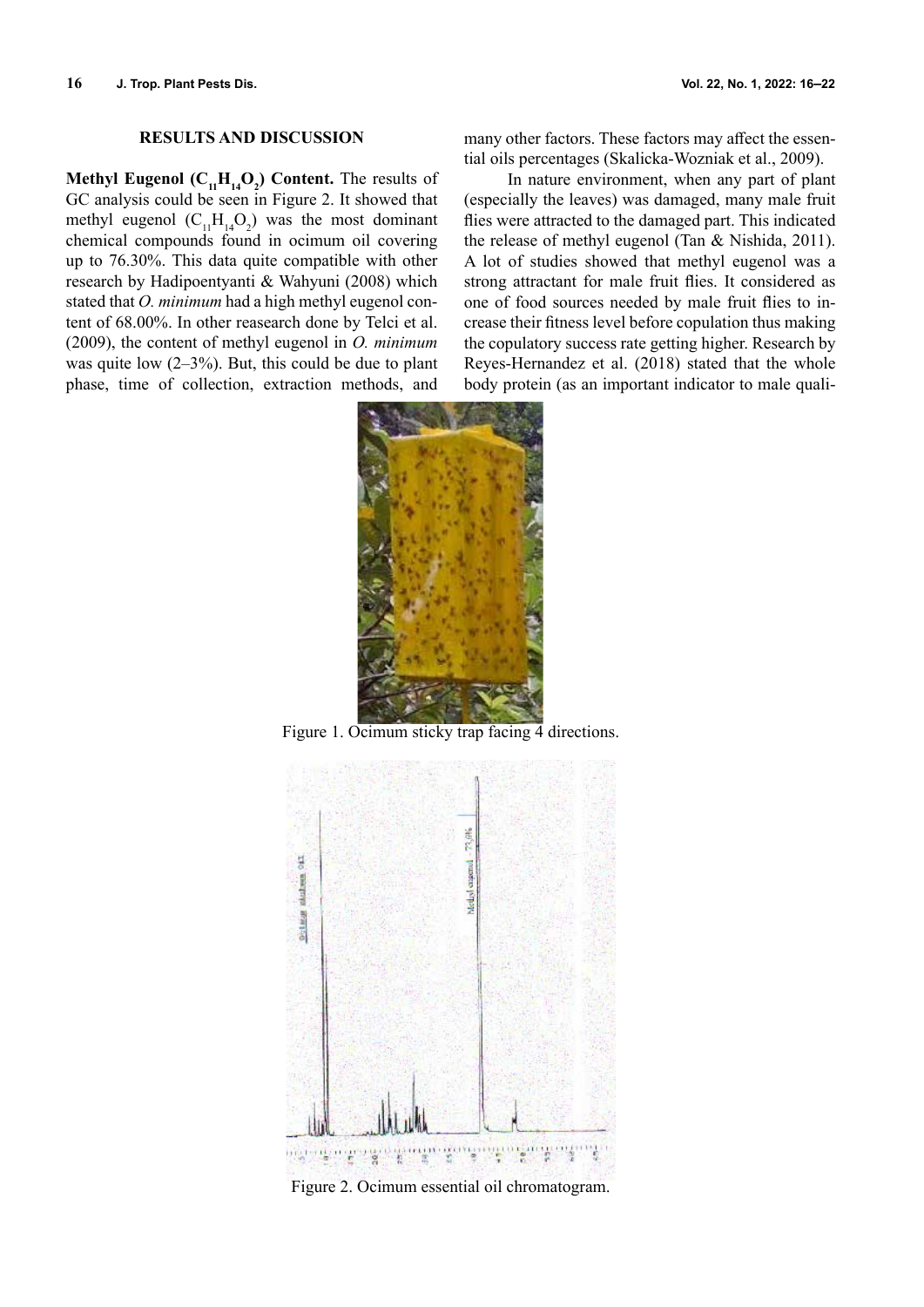ty) in males with access in methyl eugenol was higher compared to males without access to methyl eugenol. This suggested that methyl eugenol affected the protein metabolism or protein synthesis. This higher metabolism can have positive impacts to male mobility and sexual behaviour, meanwhile the higher male quality can make the female more attracted so that the copulatory rates will get higher.

Therefore, immediately after detecting methyl eugenol, male fruit flies will come to the source trying to consume the methyl eugenol. This male fruit flies feel the need of methyl eugenol. The attracted males even often demonstrated aggression or territorial behaviour on other alighted males at the same methyl eugenol source (chasing away and/or head-on fighting against other intruding males). This can be translated as if they are protecting a resource of good value (Wee et al., 2017). When this sticky trap is combined with a certain trap colour (Mulyadi et al., 2021) and other integrated fruit flies management strategies, it will be more effective at catching more male fruit flies .

Several of male fruit flies (*Bactrocera dorsalis* and *Bactrocera papayae*) even more sensitive to methyl eugenol and responded at a younger age before mating. This will make the fruit flies control program more effective because it can trap the males before they mate. This will reduce the numbers of potential mates from population, therefore will cut the numbers of gravid females from causing the damage on fruits (Wee et al., 2002).

**Effect of** *O. minimum* **Sticky Traps on Daily Activity of Fruit Flies.** The results showed that there were 2 waves of fruit fly population activity. The fruit fly began to be trapped at 4:00 am with 1 fly/trap, then

was increased to about 2 flies/trap at 05:00 am and around 14 flies/trap at 06:00 am. The highest number of catches was obtained at 07:00 am, which was about 35 flies/trap and began to decrease at 08:00 am to 03:00 pm. This showed that fruit flies were very active in the morning around 07:00 am when the atmosphere and the air temperature was warm. However, at 04:00 pm, there was an increase in the number of catches from about 3 flies/trap at 03:00 pm to around 10 flies/trap at 04:00 pm. It was presumed that the atmosphere was shady with warm temperature, namely at 04:00 pm like the situation in the morning around 07.00 am, so the fruit flies were active again and after that they began to decline until at 07:00 pm was only trapped in the below 1 fly/trap and no more were trapped at 08:00 pm (Figure 3).

Insect activity is generally grouped into nocturnal, diurnal and crepuscular. One of these activities is influenced by biotic factors (competition, predators, and others) (Gottlieb et al., 2005). Insects in several ways try to avoid predators, such as through mimicry, disguise, chemical defense and other means. Insects regulate their activity patterns to survive and avoid predators, so that their activities do not coincide with the time of their predatory activities (Fournet et al., 2004; Barbosa & Castellanos, 2005). The other factor that influenced insect activity is the weather. This research activity was carried out in rainy season where the weather conditions on that day were as follows: temperature= 22–33 °C, humidity 70%, wind velocity= 10 km/hour, and wind direction= south (BPBD, 2021; BMKG, 2021). We calculated rainfall of 4 mm. These climatic factors had been shown by several studies to affect fruit fly. Minimum and maximum temperature had positive correlation with fruit fly population



Time Figure 3. The number of fruit flies trapped per trap.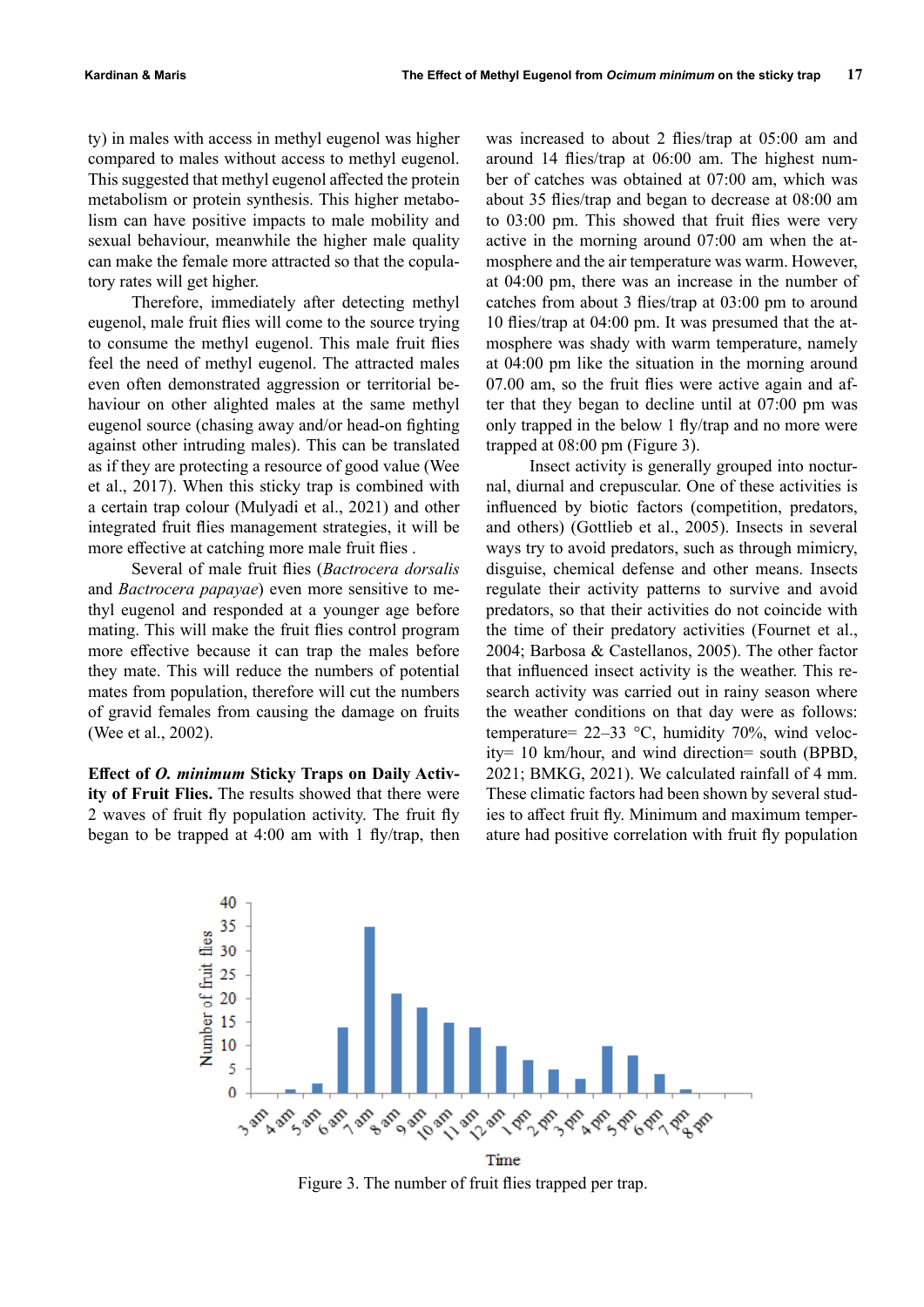(Barma & Jha, 2011; Raghuvanshi et al., 2012; Das et al., 2017; Bansode & Patel, 2018; Vignesh et al., 2020). A study showed that rainfall had positive correlation with fruit fly population (Barma & Jha, 2011). But another study showed that rainfall had negative correlation with fruit fly population (Das et al., 2017; Vignesh et al., 2020). Morning humidity had positive correlation (Das et al., 2017), meanwhile afternoon or evening humidity had negative correlation (Das et al., 2017; Vignesh et al., 2020). A study by Bansode & Patel (2018) also showed that an increase wind velocity would increase the fruit fly population. However, the magnitude of this climate effect was also influenced by other factors such as the fruit fly species. A study by Math et al. (2018) showed that *B. dorsalis* had no significant relationship with these weather parameters. Meanwhile the *B. correcta* and *B. zonata* had a significant positive relationship with minimum temperature. This variation might be due to host food availability and stage of fruits.

The results of this study indicated that fruit flies were diurnal. Previously stated that the activity of female fruit flies in oviposition increase during early and late of the day more than the mid-day (Abbas, 2018). This makes the males also came at these times. Our result was also in accordance with the results shown by Manurung et al. (2012); Wee & Hee (2018); and Saputra et al. (2019). Although the most active hours of fruit flies were slightly different, this could be caused by different weather, temperature, and environmental conditions when the study was conducted. The most active time for fruit flies in this study was 07:00–09:00 am. This was in accordance with research by Wee & Hee (2018) which showed the most active time for fruit flies at 07:30–09:30 am. While other studies showed almost the same hours. The most active time in chili cultivation was 10:00 am until 02:00 pm (Saputra et al., 2019) while in citrus plantation it was 10:00 until 12:00 am (Manurung et al., 2012).

**Effect of** *O. minimum* **Sticky Traps on the Direction**. The results showed that at 06:00 am the number of fruit flies trapped was relatively the same in all treatments with a relatively low number, because fruit flies were not fully active at 06:00 am. At 09.00 am, it was seen an increase in the number of catches of fruit flies, namely traps facing to the East trapping more (35 flies/ trap) and significantly different from the number of traps (facing south, north and west), followed by traps facing west with the number of fruit flies trapped of 27 flies/trap which was significantly different from the number caught by traps facing north and south (Table 1).

Traps facing west starting at 12:00 am showed the ability to trap a large number of fruit flies, thus equaling the number of fruit flies trapped in traps facing to the east and significantly different from the number of fruit flies trapped in traps facing north and south. This continued until the next observation, namely at 03:00 pm and 06:00 pm where the number of fruit flies trapped in the traps facing east and west showed no significant difference, but significantly different from the number of fruit flies trapped in the traps facing towards North and South (Table 1).

This presumably due to the light rays. The traps that pointed to the East get the morning sun, meanwhile the traps facing west received sunlight during the day. Both of them reflected the light, made it more attractive to fruit flies. It was quite compatible with other research by El-Gendy (2012) which stated that west wass the best direction for placing traps to receive the highest number of peach fruit flies (*B. zonata*). Other different result stated by Abbas (2018), where the north side of guava trees recorded the highest level by *B. zonata* infestation compared to the other sides during 2013 season.

| Direction of the trap | Time       |                 |                  |                    |                    |
|-----------------------|------------|-----------------|------------------|--------------------|--------------------|
|                       | $06:00$ am | $09:00$ am      | $12:00$ am       | $03:00 \text{ pm}$ | $06:00 \text{ pm}$ |
| North                 | 4 a        | 14 a            | $30$ ab          | 32a                | 39ab               |
| South                 | 3 a        | 16 a            | 23a              | 25a                | 34 a               |
| East                  | 4 a        | 35c             | 38 <sub>bc</sub> | 47 b               | 49c                |
| West                  | 7a         | 27 <sub>b</sub> | 40c              | 42 <sub>b</sub>    | 46 <sub>bc</sub>   |

Table 1. The total number of fruit flies trapped per trap according to the direction of the trap

Numbers followed by the same letter at the same column are not significantly different at 5.00% DMRT.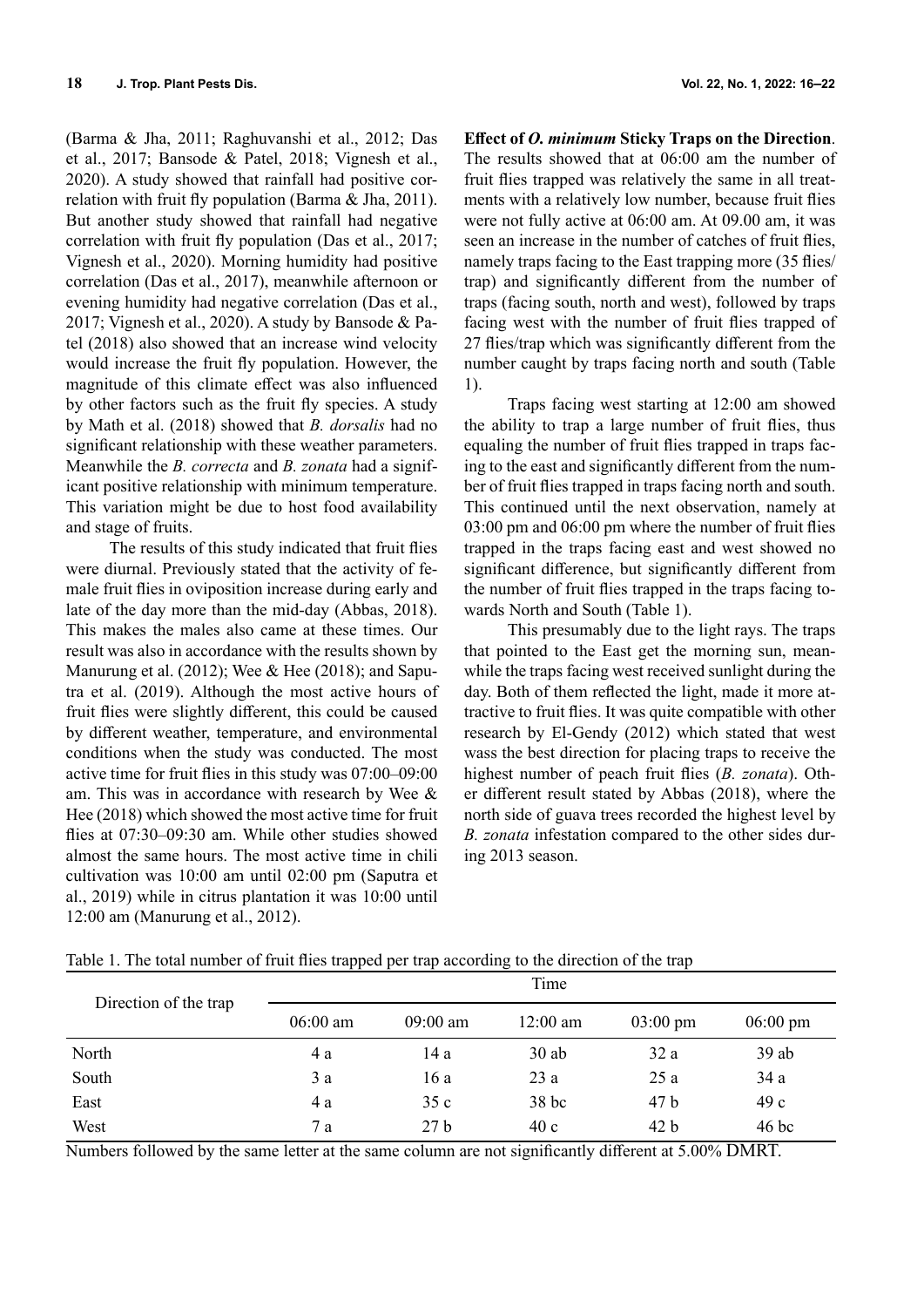#### **CONCLUSION**

*O.minimum* essential oil contained 76% of methyl eugenol  $(C_{11}H_{14}O_2)$  used as an attractant for fruit flies. Fruit flies were active during the day where the highest/peak activity of the fruit flies population occured at around 7:00 am. The direction of trap to East and West catched more fruit flies number than to North and South. Further research was needed to find out more about the effect of some weather parameters on the fruit flies population.

# **ACKNOWLEDGMENTS**

Thank you and much appreciation to Galih Perkasa and Nurbetti Tarigan as Entomology research technicians at the Entomology Laboratory (ISMECRI) who have helped carry out the research from preparation, implementation to observation.

#### **FUNDING**

This research was independently funded.

## **AUTHORS' CONTRIBUTIONS**

AK: Designed the study and statistical analysis. AK and PM: Carried out the preparation and observation, data interpretation, manuscript writing, and manuscript editing. All authors have read and approved the final manuscript.

# **COMPETING INTEREST**

The authors state that there is no conflict of interest regarding our publication.

## **REFERENCES**

- Abbas M. 2018. Relationship between-directions and fruit distribution on trees and infestation percentage by the peach fruit fly *B. zonata* (Sunders) (Tephritidae) on guava host trees. *Adv. Plants Agric. Res.* 8(6): 500–503. https://doi. org/10.15406/apar.2018.08.00375
- Bansode GM & Patel ZP. 2018. Effect of weather parameters on population fluctuation of mango fruit flies, *Bactrocera* spp. *Int. J. Chem. Stud.* 6(5): 27–30.
- Barbosa P & Castellanos I. 2005. *Ecology of Prey and Predator Interactions.* Oxford University

Press, Oxford.

- Barma P & Jha S. 2011. Biology, seasonal activity of fruit fly (*Bactrocera cucurbitae* Coq.) on pointed gourd (*Trichosanthes dioica* Roxb.) and weather relations. *The Journal of Plant Protection Sciences.* 3(1): 48–53.
- BMKG. 2021. *Akses Data (Data online Pusat database)* [*Access Data (Online Data-Central database)*]. Badan Meteorologi, Klimatologi, dan Geofisika. https://dataonline.bmkg.go.id/ akses data. Accessed 6 October 2021.
- BPBD. 2021. Prakiraan Cuaca untuk Kabupaten Bogor 16 Januari 2021 [Weather Forecast for Bogor Regency 16 January 2021]. Badan Penanggulangan Bencana Daerah Kabupaten Bogor. https://bpbd.bogorkab.go.id/prakitraan-cuaca-untuk-kabupaten-bogor-16-januari-2021/. Accessed 6 October 2021.
- Broughton S & De Lima F. 2002. *Control of Mediterranean Fruit Fly (Med Fly) in Backyards.* Department of Agriculture and Food. Western Australia, Perth.
- Das UK, Kashar N, Okram S, Jha S, & Karmakar S. 2017. Seasonal activity, weather relations and biology of melon fly (*Bactrocera cusurbita* Coq.) on pumpkin. *Environment & Ecology*. 35(3): 1634–1638.
- El-Gendy IR. 2012. Elevation of attraction efficiency of jackson trap on peach fruit fly, *Bactrocera zonata* (Saunders). *Int. J. Agric. Res*. 7(4): 223– 230. https://doi.org/10.3923/ijar.2012.223.230
- Fournet S, Astier N, Cortesero AM, & Biron DG. 2004. Influence of a bimodal emergence strategy of a Dipteran host on life-history traits of its main parasitoids. *Ecol. Entomol.* 29(6): 685–691. https://doi.org/10.1111/j.0307- 6946.2004.00651.x
- Gottlieb D, Keasar T, Shmida A, & Motro U. 2005. Possible foraging benefit of bimodal daily activity in *Proxylocopa olivieri* (Lepeletier) (Hymenoptera: Anthophoridae). *Environ. Entomol.* 34(2): 417–424. https://doi.org/10.1603/0046- 225X-34.2.417
- Greany PD, McDonald RE, Schroeder WJ, & Shaw PE. 1991. Improvement in efficacy of gibberellic acid treatments in reducing susceptibility of grapefruit to attack by Caribbean fruit fly. *Fla. Entomol*. 74(4): 570–580. https://doi.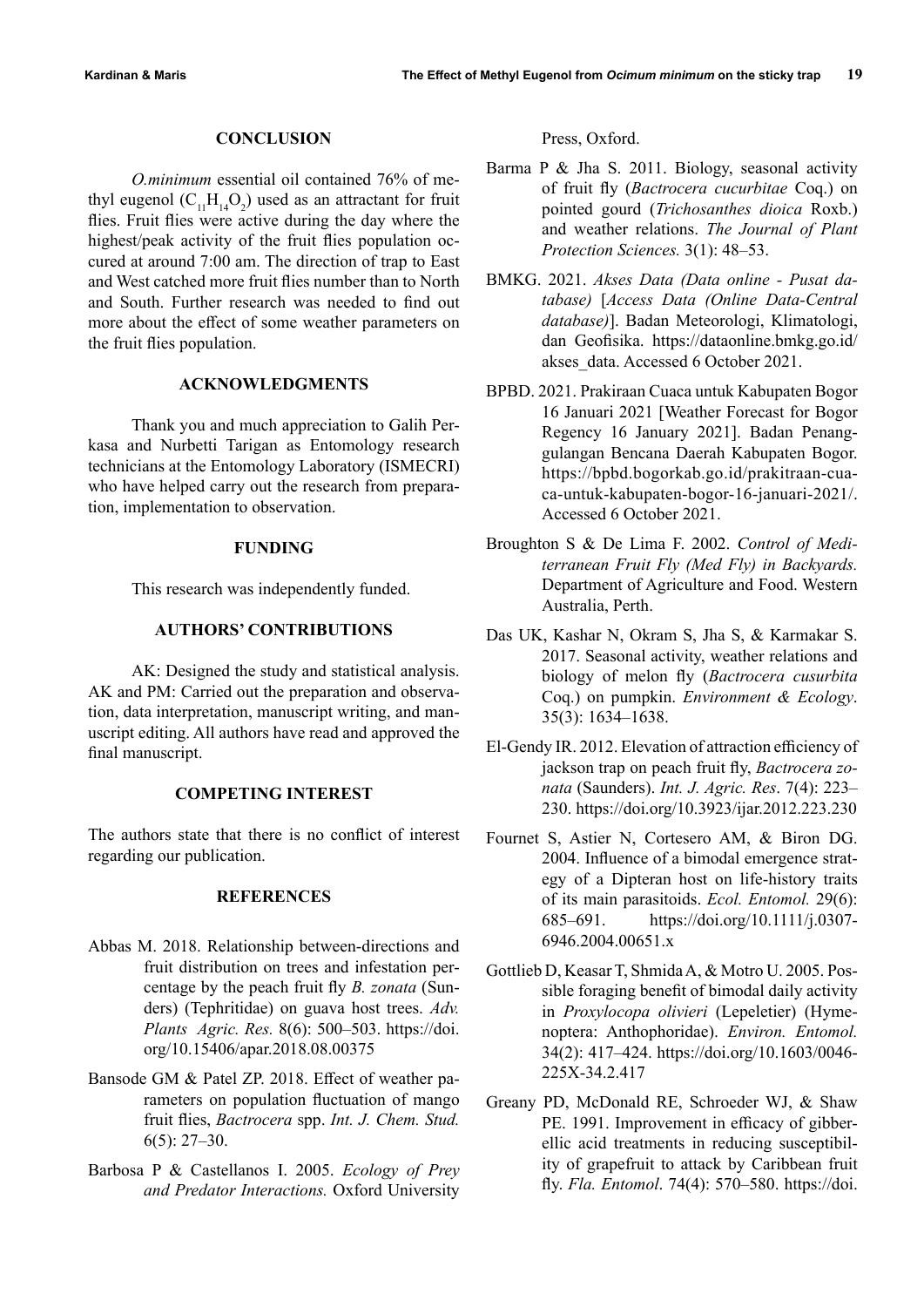org/10.2307/3495410

- Hadipoentyanti E & Wahyuni S. 2008. Keragaman selasih (*Ocimum* spp.) berdasarkan karakter morfologi, produksi, dan mutu herba [Variability of *Ocimum* spp. based on morphological characters, yields and herbs quality]. *Jurnal Littri*. 14(4): 141–148. http://dx.doi. org/10.21082/jlittri.v14n4.2008.141-148
- Hidayat Y, Fauziaty MR, & Dono D. 2018. The effectiveness of vegetable oil formulations in reducing oviposition of *Bactrocera dorsalis* Hendel (Diptera: Tephritidae) in large red chili. *Jurnal Entomologi Indonesia*. 15(2): 93–100. https:// doi.org/10.5994/jei.15.2.87
- Leftwich PT, Koukidou M, Rempoulakis P, Gong HF, Zacharopoulou A, Fu G, Chapman T, Economopoulos A, Vontas J, & Alphey L. 2014. Genetic elimination of field-cage populations of Mediterranean fruit flies. *Proc. R. Soc. B.* 281: 20141372. https://doi.org/10.1098/ rspb.2014.1372
- Lengkong M, Rante CS, & Meray M. 2011. Aplikasi MAT dalam pengendalian lalat buah *Bactrocera* sp. (Diptera: Tephritidae) pada tanaman cabe [MAT applications in controling of fruit fly *Bactrocera* sp. (Diptera: Tephritidae) on chilli plants]. *Eugenia*. 17(2): 121–127. https:// doi.org/10.35791/eug.17.2.2011.3533
- Liu H, Zhang D, Xu Y, Wang L, Cheng D, Qi Y, Zeng L, & Lu Y. 2019. Invasion, expansion and control of *Bactrocera dorsalis* (Hendel) in China. *J. Integr. Agric*. 18(4): 771–787. https://doi. org/10.1016/S2095-3119(18)62015-5
- Manurung B, Prastowo P, & Tarigan EE. 2012. Pola aktivitas harian dan dinamika populasi lalat buah *Bactrocera dorsalis* complex pada pertanaman jeruk di dataran tinggi Kabupaten Karo Provinsi Sumatera Utara [Daily activity pattern and population dynamic of fruit fly *Bactrocera dorsalis* complex on citrus plantation at highland Karo district North Sumatera Province]. *J. HPT Tropika.* 12(2): 103–110. https://doi.org/10.23960/j.hptt.212103-110
- Math M, Kotikal YK, & Ganiger VM. 2018. Species diversity and population dynamics of fruit flies in guava ecosystem. *Int. J. Curr. Microbiol. App. Sci*. 7(12): 2269–2283. https://doi. org/10.20546/ijcmas.2018.712.258
- Maung KL, Mon YY, Khine MP, Chan KN, Phyo A, & Khai AA. 2019. Diversity and abundance of fruit flies (Famili:Tephritidae) in Myanmar's tropical region and preliminary prospects for further AW-IPM. *J. Entomol. Zool. Stud*. 7(4): 574–579.
- Mondal CK, Garain PK, Maitra NJ, & Maji A. 2015. Bio-friendly management of guava fruit fly (*Bactrocera correcta* Bezzi) through wrapping technique. *J. Appl. & Nat. Sci.* 7(1): 358–363. https://doi.org/10.31018/jans.v7i1.616
- Mozhdehi MRA & Kayhanian AA. 2014. Application of deterrent compound for control of olive fruit flies *Bactrocera oleae* Gmelin. (Diptera: Tephritidae). *Rom. J. Plant Prot.* VII: 45–51.
- Mulyadi R, Wilyus, & Novalina. 2021. Number of fruit flies (Diptera: Tephritidae) trapped in various combinations of methyl eugenol dosages and trap colors. *IOP Conf. Series: Earth and Environmental Science*. 667: 012085. https://doi. org/10.1088/1755-1315/667/1/012085
- Raghuvanshi AK, Satpathy S, & Mishra DS. 2012. Role of abiotic factors on seasonal abundance and infestation of fruit fly, *Bactrocera cucurbitae* (Coq.) on bitter gourd. *J. Plant Prot. Res.* 52(2): 264–267. https://doi.org/10.2478/ v10045-012-0042-3
- Reyes-Hernandez M, Thimmappa R, Abraham S, Damodaram KJP, & Pérez-Staples D. 2018. Methyl eugenol effects on *Bactrocera dorsalis* male total body protein, reproductive organs and ejaculate. *J. Appl. Entomol*. 143(3): 177- 186. https://doi.org/10.1111/jen.12576
- Said AE, Fatahuddin, Asman, & Nasruddin A. 2017. Effect of sticky trap color and height on the capture of adult oriental fruit fly, *Bactrocera dorsalis* (Hendel) (Diptera: Tephritidae) on chili pepper. *Am. J. Agric. Biol. Sci*. 12(1): 13–17. https://doi.org/10.3844/ajabssp.2017.13.17
- Skalicka-Wozniak K, Ludwiczuk A, Widelski J, Filipe JJ, Asakawa Y, & Glowniak K. 2009. Volatile constituents of *Ocimum minimum* Herb cultivated in Portugal. *Nat. Prod. Commun*. 4(10): 1383–1386.
- Saputra HM, Sarinah, & Hasanah M. 2019. Kelimpahan dan dominasi lalat buah (Diptera: Tephritidae) pada pertanaman cabai (*Capsicum annuum* L.), di Desa Paya Benua, Bangka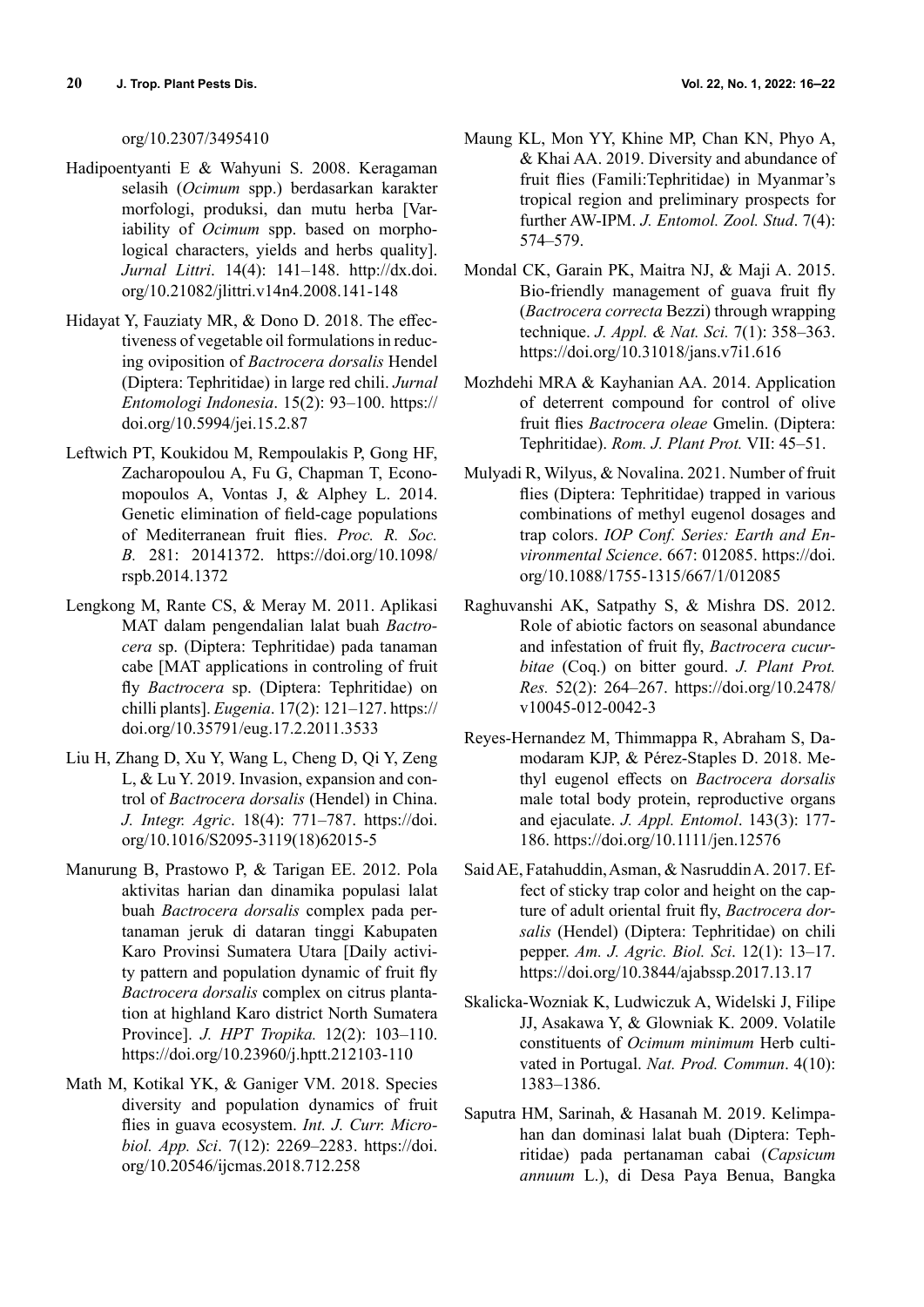[Abundance and dominance of fruit flies (Diptera: Tephritidae) in the chili orchard (*Capsicum annuum* L.), Paya Benua Village, Bangka]. *Agrosainstek*. 3(1): 36–41. https://doi. org/10.33019/agrosainstek.v3i1.38

- Sarwar M. 2015. Attraction of female and male fruit flies (Diptera: Tephritidae) to bait spray applications for reduction of pest populations. *International Journal of Animal Biology*. 1(5): 225–230.
- Sikandar Z, Afzal MBS, Qasim MU, Banazeer A, Aziz A, Khan MN, Mughal KM, & Tariq H. 2017. Color preferences of fruit flies to methyl eugenol traps, population trend and dominance of fruit fly species in citrus orchards of Sargodha, Pakistan. *J. Entomol. Zool. Stud*. 5(6): 2190– 2194.
- Siwi SS, Hidayat P, & Suputa. 2006. *Taksonomi dan Bioekologi Lalat Buah Penting di Indonesia (Diptera: Tephritidae) (Cetakan Kedua Revisi Pertama)* [*Taxonomy and Bioecology of Important Fruit Flies in Indonesia (Diptera: Tephritidae). Second Printing First Revision*]. BB-BIOGEN, Bogor & AusAID, DAFF, Australia.
- Swibawa IG, Susilo FX, Murti I, & Ristiyani E. 2003. Serangan Dacus cucurbitae (Diptera: Trypetidae) pada buah mentimun dan pare yang dibungkus pada saat pentil [Dacus cucurbitae (Diptera: Trypetidae) attacks on cucumber and peria fruits wrapped at cherelle stage]. *J. HPT Tropika*. 3(2): 43–46. https://doi. org/10.23960/j.hptt.2343-46
- Stonehouse J, Afzal M, Zia Q, Mumford J, Poswal A, & Mahmood R. 2002. "Single-killing-point" field assessment of bait and lure control of fruit flies (Diptera: Tephritidae) in Pakistan. *Crop Prot.* 21(8): 651–659. https://doi.org/10.1016/ S0261-2194(02)00019-4
- Suputa, Trisyono YA, Martono E, & Siwi SS. 2010. Update on the host range of different species of fruit flies in Indonesia. *Jurnal Perlindungan Tanaman Indonesia*. 16(2): 62–75.
- Susanto A, Fathoni F, Atami NIN, & Tohidin. 2017. Fluktuasi populasi lalat buah (*Bactrocera dorsalis* Kompleks) (Diptera: Tephritidae) pada pertanaman pepaya di Desa Margaluyu, Kabupaten Garut [Population fluctuations fruit fly (*Bactrocera dorsalis* Complex) (Dip-

tera: Tephritidae) on a papaya plantation at the Margaluyu Village, Garut Regency]. *Jurnal Agrikultura.* 28(1): 32–38. https://doi. org/10.24198/agrikultura.v28i1.12297

- Susanto A, Sudarjat, Yulia E, Permana AD, Gunawan A, & Yudistira DH. 2020. Effectiveness of modified traps for protection against fruit flies on mango. *Jurnal Biodjati*. 5(1): 99–106. https://doi.org/10.15575/biodjati.v5i1.7926
- Tan KH & Nishida R. 2011. Methyl eugenol: its occurrence, distribution, and role in nature, especially relation to insect behavior and pollination. *J. Insect Sci*. 12: 56. https://doi. org/10.1673/031.012.5601
- Tarwotjo U, Rahadian R, & Hadi M. 2019. Abudance and diversity of insects on apple water tree during fruit season using different colours and different height placement of sticky trap. *J. Phys.: Conf. Ser.* 1217: 012140. https://doi. org/10.1088/1742-6596/1217/1/012140
- Telci I, Elmastas M, & Sahin A. 2009. Chemical composition and antioxidant activity of Ocimum minimum essentials oils. *Chem. Nat. Compd*. 45(4): 568–571. https://doi.org/10.1007/ s10600-009-9369-z
- Vargas RI, Pinero JC, & Leblanc L. 2015. An overview of pest species of *Bactrocera* fruit flies (Diptera: Tephritidae) and the integration of biopesticides with other biological approaches for their management with a focus on the pacific region. *Insects*. 6(2): 297–318. https:// doi.org/10.3390/insects6020297
- Varikou K, Garantonakis N, & Birouraki A. 2014. Response of olive fruit fly *Bactrocera oleae* to various attractant combinations, in orchards of Crete. *Bull. Insectology*. 67(1): 109–114.
- Vignesh S, Chandrasekaran M, Ambethgar V, & Jeeva S. 2020. Diversity, distribution and varietal preference of fruit fly, *Bactrocera* spp. in mango ecosystem. *IJAEB*. 13(2): 169–174. https:// doi.org/10.30954/0974-1712.02.2020.8
- Weems HV, Heppner JB, Nation JL, & Steck GJ. 2019. *Oriental Fruit Fly, Bactrocera dorsalis (Hendel) (Insecta: Diptera: Tephritidae)*. IFAS, University of Florida.
- Wee SL, Hee AKW, & Tan KH. 2002. Comparative sensitivity to and consumption of methyl eugenol in three *Bactrocera dorsalis* (Dip-